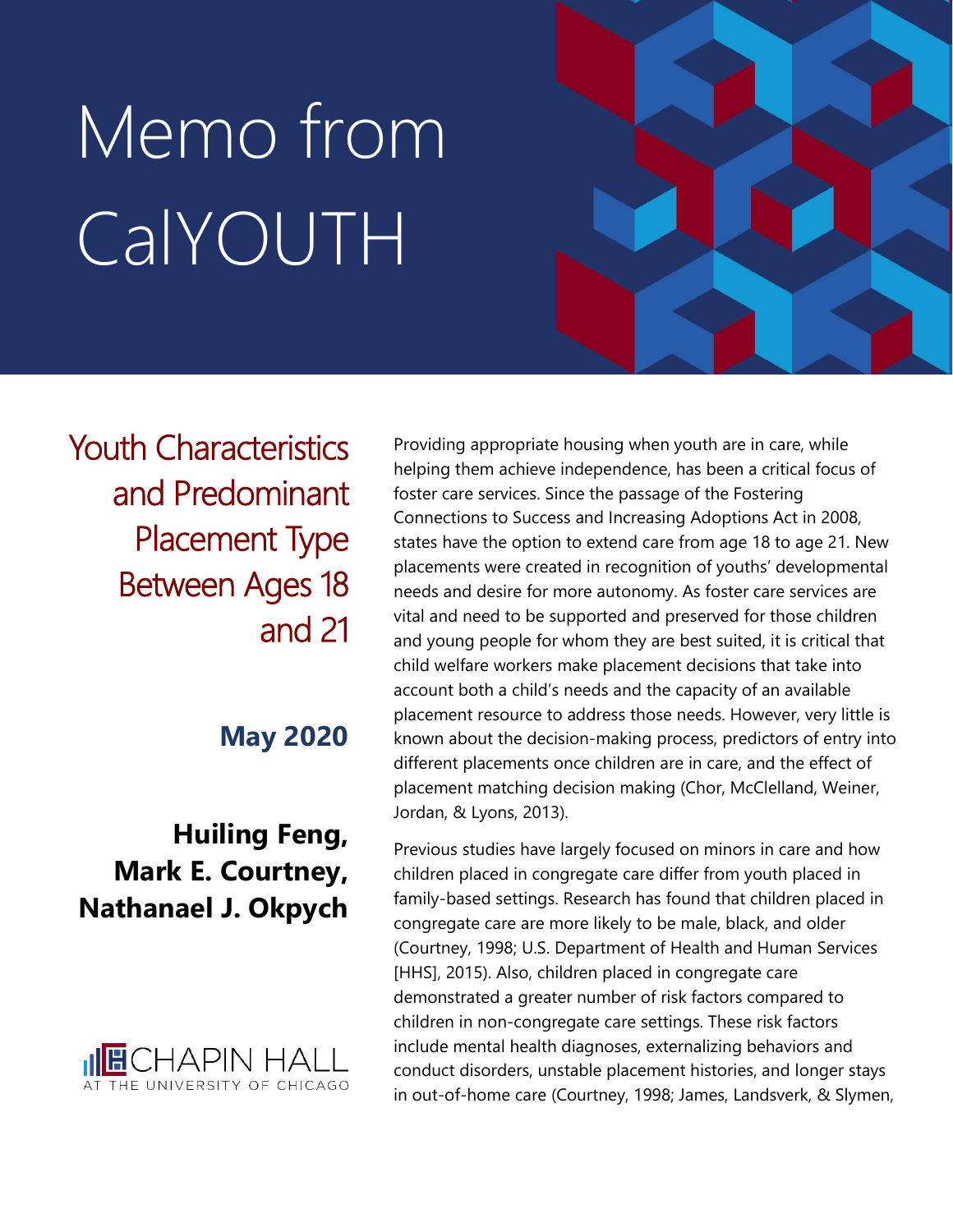2004; Lee, Bright, Svoboda, Fakunmoju, & Barth, 2011; Palmer, Ahn, Traube, Prindle, & Putnam-Hornstein, 2020). However, how the needs of youth influence the living arrangements of young adults in extended foster care after age 18 remains unclear.

California is one of the early adopters of extended foster care. The California Fostering Connections Act (AB12) was signed into law in 2010. Starting January 1, 2012, eligible foster youth had the right to remain in care until their 21st birthday. California created regulations stipulating that youth in extended foster care must reside in an approved Supervised Independent Living Placement (SILP), Transitional Housing Placement for Non-Minor Dependents (THP-NMD), group home (under limited circumstances), $1$  or in the home of an approved relative, nonrelated legal guardian, foster family, or foster family agency. One significant change is that youth who resided in group care as minors have to transition to other placements after they reach age 18. In addition, SILP and THP-NMD were created in recognition of youth developmental needs and preferences. Needing the approval of the youth's caseworker, a SILP could be an apartment or house where the youth lives alone or with others, or a college dorm. SILPs are seen as appropriate for youth who are highly functioning and able to live independently, as they allow youth to receive financial support from the child welfare agency while in a setting that provides the opportunity for increased responsibility for selfcare. After youth reach age 18, SILPs become a common living arrangement, with about one-third to one-half of nonminor dependents in California residing in these settings (Courtney et al., 2005; Courtney et al., 2016; McCoy, McMillen, & Spitznagel, 2008). For young people who may not be ready for the autonomy of SILPs, Transitional Housing Placements (THPs) are used. They are

shared or scattered-site apartments that provide foster youth with an array of psychoeducational and independent living skills, employment readiness, and other services to prepare them for adulthood. THP-NMDs are supervised and resource-intensive placements that are considerably more expensive than SILPs. In 2018, the average monthly rate for a THP-NMD was \$3,336 for the single and remote site models and \$2,654 for the host family model (John Burton Advocates for Youth, 2019). This rate is about 3 times the basic rate for SILPs. Compared to SILPs, THP is seen by the advocacy and service provider community as the main mechanism through which more intensive services can be provided to young adults in care.

Leveraging youth survey data and administrative data, this memo examines youth- and system-level factors associated with the predominant placement youth reside in between age 18 and 21, focusing specifically on SILP and THP-NMD. Examining the characteristics and needs of youth entering SILP and THP-NMD is vital, both because placements are the mechanism through which many services are provided to young people in extended foster care and because it is crucial to understand whether youth with distinct needs are placed in appropriate extended foster care settings.

## **Study Methods**

The current memo draws on information from two data sources: the baseline survey of the California Youth Transitions to Adulthood Study (CalYOUTH) and administrative data from California's state child welfare data system. The administrative data allow us to view how youths' characteristics differ across placements using the overall population of youths in extended care. The CalYOUTH survey provides much richer information on the individual

<sup>&</sup>lt;sup>1</sup> In California, young adults may live in group homes until age 19 in order to finish a high school degree or equivalent. Youth cannot remain in group care after their 19th birthday unless doing so is necessary for medical reasons.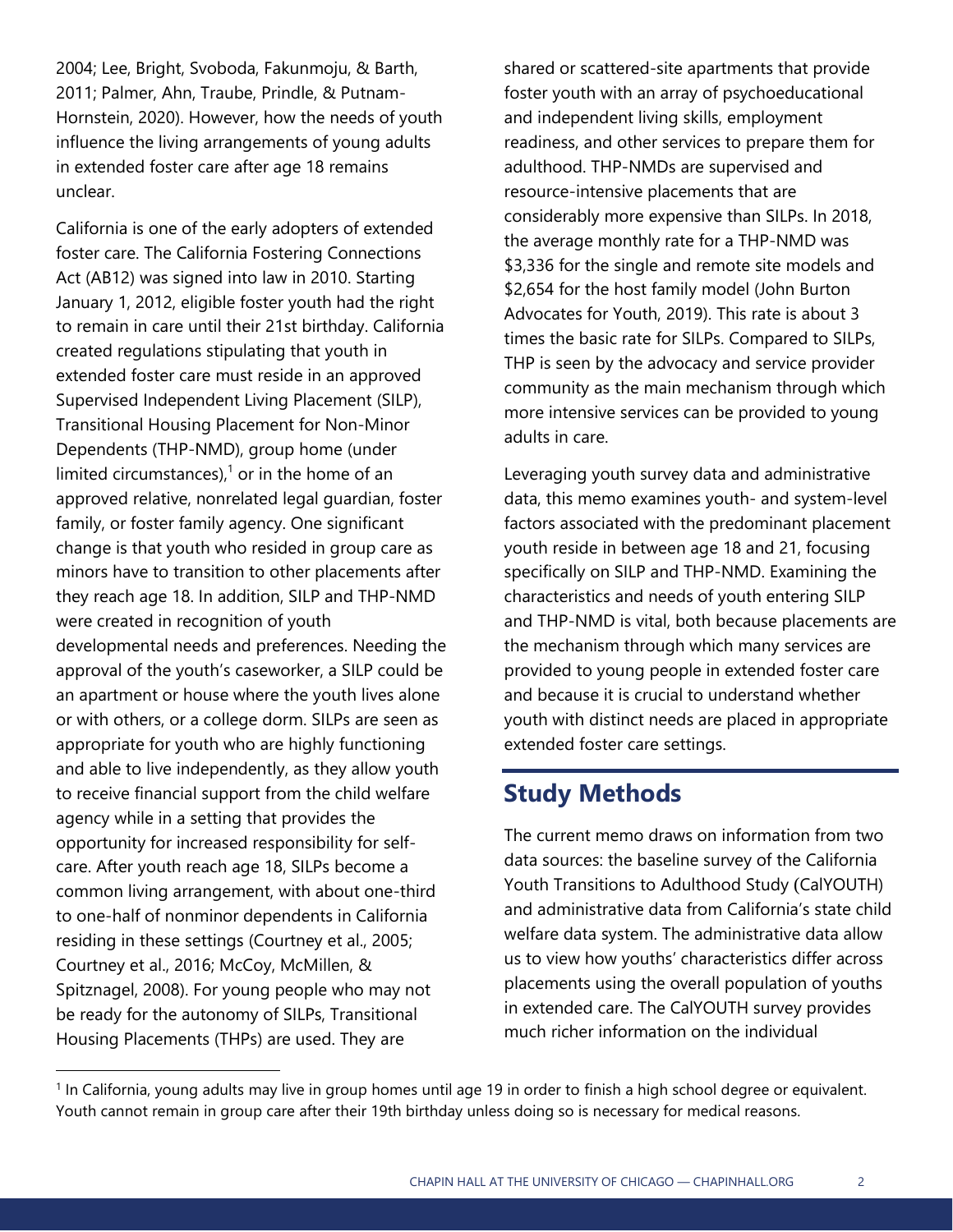characteristics of a subsample of the larger population. The CalYOUTH survey sample includes a representative sample of adolescents in California foster care who had been in care for at least 6 months, were between the ages of 16.75 and 17.75 in late 2012, and were physically and mentally able to participate in the interview (see Courtney, Charles, Okpych, Napolitano, & Halsted, 2014 for more details about the sampling procedures). Baseline interviews were conducted in 2013, when most respondents were 17 years old (*n* = 727). Among 712 youths who participated in the CalYOUTH survey and granted us access to their administrative records, 448 youths who spent at least 2 years in extended foster care after age  $18<sup>2</sup>$ were included in the analytic sample. Participants in this study are referred to as the "youth survey sample" for the remainder of the memo.

The administrative data from the California Department of Social Services' (CDSS) Child Welfare Services/Case Management System (CWS/CMS)

pertain to all youth who were in foster care on or after their 16th birthday for at least one week (8+ days) from 2006 to the most recent reporting period (March 2018, as of this writing) who were also in care as of their 18th birthday. It includes information on the types of placements youth resided in throughout their stay in care as young adults as well as youths' demographic characteristics, history of maltreatment allegations, and indicators of disability, behavioral health, and physical health conditions.<sup>3</sup> We use information on 5,553 child welfare-supervised youths who turned 18 between 2012 and 2014 and spent at least 2 years in extended foster care after age 18.<sup>4, 5</sup> Youth in this sample are referred to as the "administrative data sample" for the remainder of this memo.

The main purposes of the memo are to (1) investigate youths' predominant placement type between ages 18 and 21, which is defined as the placement in which a youth spent most of the time during their time in care between 18 and 21, and (2)

<sup>&</sup>lt;sup>2</sup> Youths' length of time was calculated by adding the cumulative days youth were in care between their 18th and 21st birthdays. The analysis includes youth who left and then reentered extended foster care so long as their cumulative number of days in extended care exceeded 2 years. Among 645 youths who spent at least one day in care after 18, 537 (83%) stayed in care more than a year and 448 (69%) stayed more than 2 years in extended foster care. The reason we only include youth who stayed in care more than 2 years is that they accounted for the overwhelming majority of care days. For this memo, we ran sensitivity analyses to compare youth who stayed in care more than a year and youth who stayed more than 2 years. The results were substantively the same and no between-group statistically significant differences were found in the characteristics of the two groups.

<sup>&</sup>lt;sup>3</sup> The administrative data capture caseworker-identified vision/hearing disabilities, other physical disabilities, mental retardation, alcohol use disorder, drug use disorder, mental health problems, and other medical conditions that need special care.

<sup>4</sup> We only used data for youth who turned 18 between 2012 and 2014, as their placement histories can be fully observed between age 18 and 21. Among 11,006 child welfare-supervised youths, 7,931 (72.1%) stayed at least a year (short-stayers) and 6,425 (58.4%) stayed at least 2 years (long-stayers) in extended foster care after age 18. In this memo, we ran sensitivity analyses to compare predictors of staying in SILPs vs. THP-NMDs between "short-stayers" and "long-stayers." No statistically significant differences were found between these two groups.

<sup>5</sup> Additionally, to make administrative sample comparable to the youth survey sample, a total of 872 youths who spent most of their time in small family homes, court-specified homes, tribe-specified homes, and adoptive placement/guardian homes between age 18 and 21 were excluded from the sample.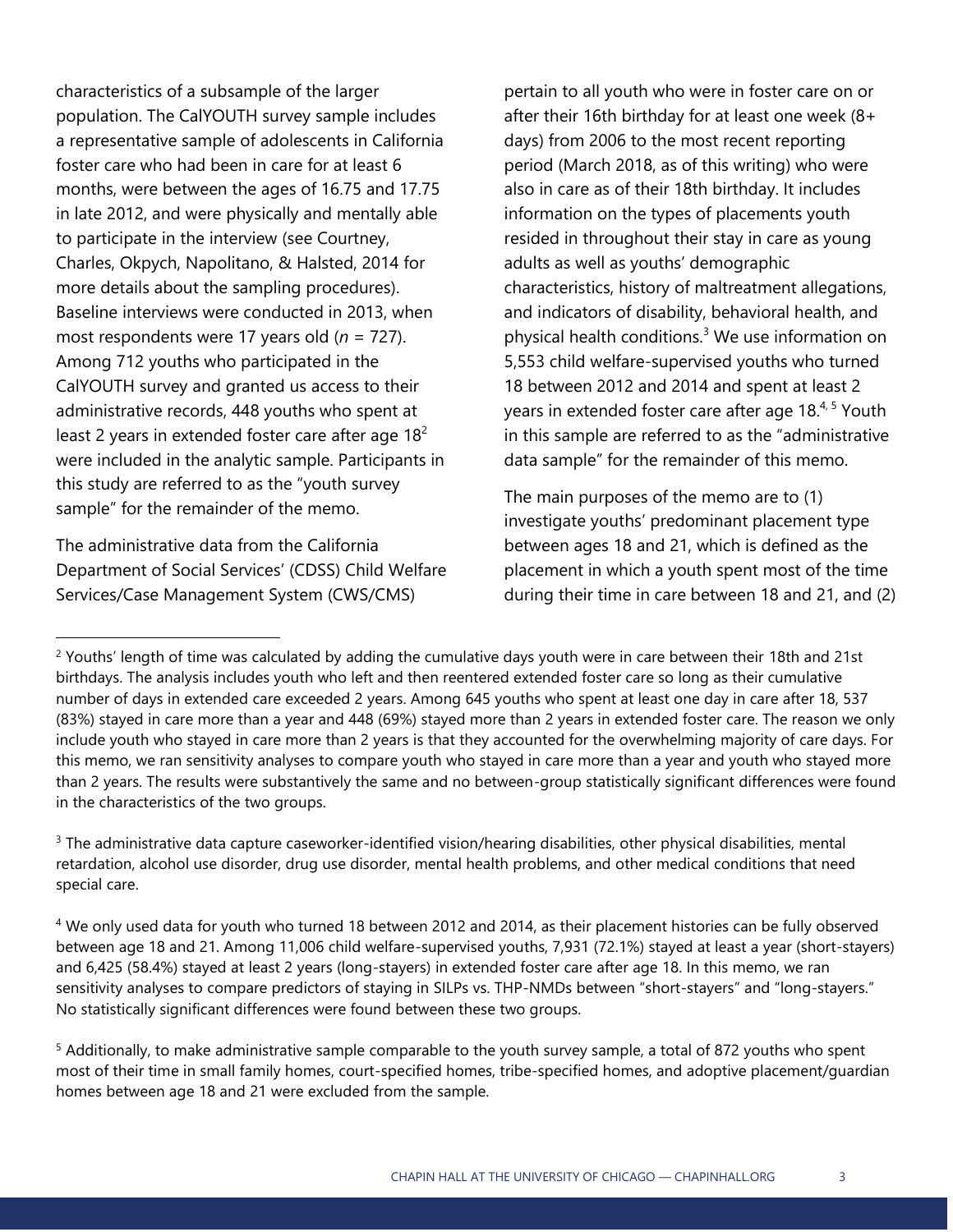compare the characteristics of youth the who resided predominantly in SILPs to those who resided predominantly in THP-NMDs between ages 18 and 21. We first use both the administrative data sample and the youth survey sample to describe youths' predominant placement while in care between 18 and 21. Then, among youth whose predominant placement is SILP and THP-NMD between 18 and 21, we apply logistic regression analyses to examine factors that are associated with youths' stay in SILP vs. THP-NMD, first using the administrative data sample and then turning to the youth survey sample.

Youth characteristics included in our administrative data sample analysis were demographic characteristics, foster care history characteristics, maltreatment history, disabilities, behavioral health problems, and physical health conditions. As for the youth survey sample analysis, we explored demographic characteristics, foster care history characteristics, maltreatment history, education, employment, pregnancy and parenting, mental health, criminal justice involvement, and social support. The characteristic of California's foster care system that we focused on in both analyses was the size/urbanicity of the youth's county of placement, recognizing that county urbanicity and size could affect the county's capacity to provide housing services for transition-age foster youth. In the youth survey sample analysis, survey weights adjusted for the sampling strategy used to select participants for the CalYOUTH Study.

## **Findings**

Overall, the majority of youth (77.1% in the administrative sample; 81.9% in the youth survey sample) stayed in SILPs and THP-NMDs between ages 18 and 21. Figure 1 displays youths' predominant placement type between 18 and 21 for both the administrative and the youth survey sample. Among 5,550 youths<sup>6</sup> in our administrative data sample, almost 60% reported that they spent most of their time in SILPs, while nearly a fifth resided in THP-NMDs. As for 448 participants in the youth survey sample, 60% of them were living in SILPs and more than a fifth were in THP-NMDs predominantly while in extended foster care. Consistent with the policy requirement, in both samples, only a trivial amount of youth stayed in group homes between ages 18 and 21. In addition, about a tenth of the youth resided in therapeutic foster homes supervised by private Foster Family Agencies (FFA homes). Around 10% of youth spent most of their time in relative foster homes or nonrelative foster homes in both the administrative and youth survey sample.

 $6$  Three youths were missing, as they spent equal time in two placements between age 18 and 21 (e.g., spent half of the time in SILPs and half of the time in THP-NMDs).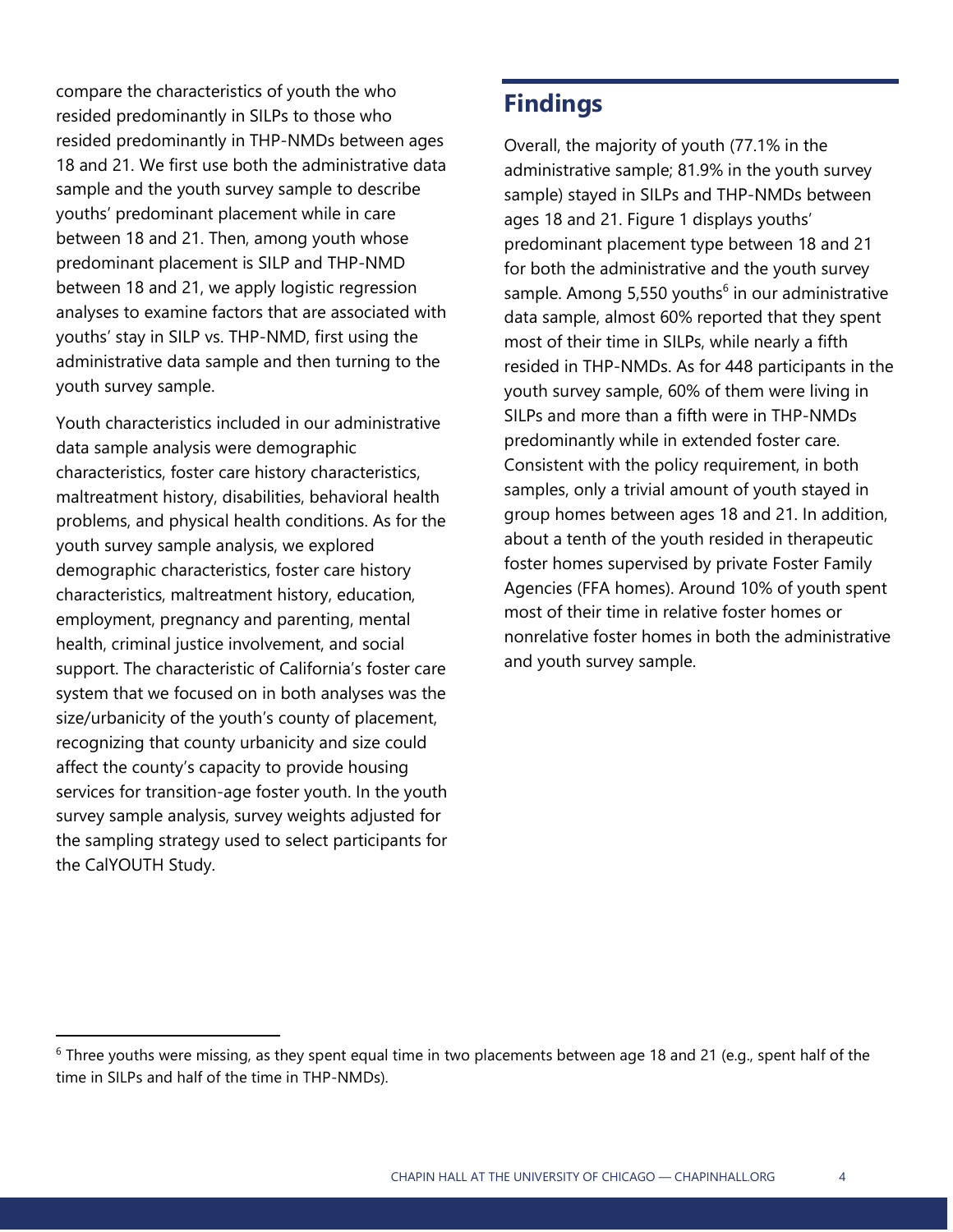

### **Figure 1. Predominant Placement Type Between Age 18 and 21 (administrative and youth survey sample)**

a "Other" includes quardian home, shelter/receiving home, adoptive placement, and court-specified home.

To investigate the factors associated with youth's stay in SILPs or THP-NMDs, we first used the administrative data sample, relying on its much larger sample size of youth who resided in SILPs or THP-NMDs predominantly after age 18 while in extended foster care ( $n = 4,277$ ). From this study, we are better able to detect associations between characteristics of youth and their predominant placement. Table 1 presents the findings from the logistic regression analysis, showing how characteristics of youth residing in THP-NMDs differ from youth living in SILPs between 18 and 21. Results are presented as odds ratios (ORs). The table only presents youth demographic characteristics and factors that were statistically significantly ( $p < .05$ ) associated with the estimated odds of residing in THP-NMDs compared to SILPs. Variables that were also included in the model but

were not statistically significant are listed at the bottom of the table.

As shown in Table 1, youths' gender is not associated with whether they stay in SILPs or THP-NMDs predominantly between the ages 18 and 21, while the estimated odds of living in THP-NMDs were about 88% greater for African American youth than for White youth. Compared to youth living in rural counties, the odds of staying in THP-NMDs rather than SILPs is 58% lower for youth in large urban counties and 80% lower for youth in Los Angeles County.

In terms of youth foster care histories, the expected odds of residing in THP-NMDs rather than SILPs is 25% lower for youth who have been placed in kinship care before age 18. Youth who had ever been placed in a congregate care setting before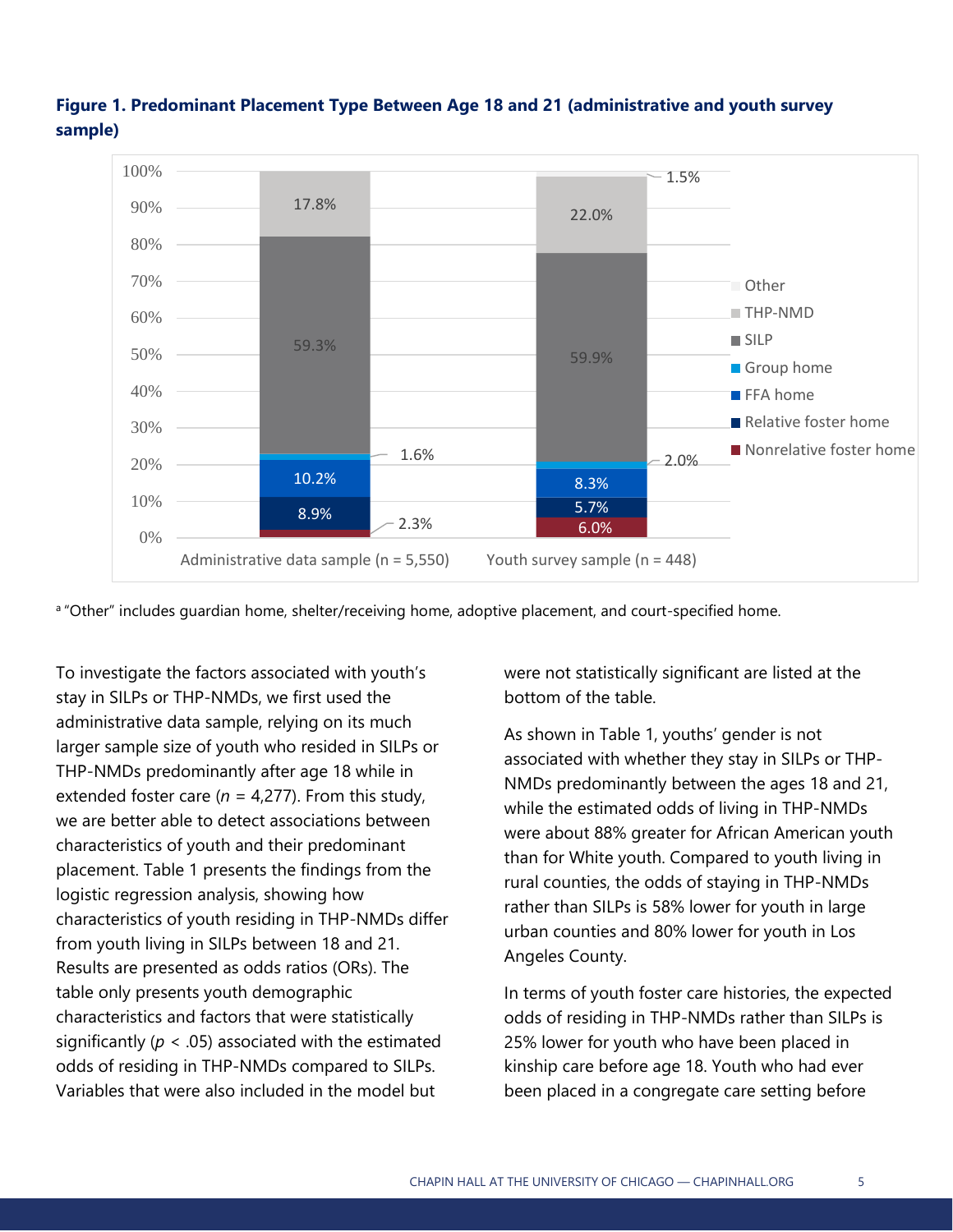age 18 (i.e., a group home or residential treatment center) are more likely than youth who had never been placed in one of these settings to stay in THP-NMDs rather than SILPs. Also, compared to youth living in SILPs, youths who spent most of their time in THP-NMDs after age 18 had experienced more placement changes before age 18. Additionally, the odds of living in THP-NMDs compared to SILPs is

53% lower for youth who left care and reentered after age 18 compared to youth who remained in care consistently after age 18. Furthermore, the expected odds of residing in THP-NMDs compared to SILPs is 26% higher for youth who had a vision or hearing disability and 44% higher for youth who had other medical conditions that require special care.

| <b>Predictor</b>                                  | <b>Odds Ratio</b> |
|---------------------------------------------------|-------------------|
| <b>Demographic Characteristics</b>                |                   |
| Male (reference: female)                          | 0.95              |
| Race/ethnicity (reference: White)                 |                   |
| African American                                  | $1.88***$         |
| Hispanic                                          | 0.86              |
| Asian/Pacific Islanders                           | 0.84              |
| Native American                                   | 0.84              |
| County urbanicity group (reference: Rural)        |                   |
| Urban                                             | 0.78              |
| Large urban                                       | $0.42***$         |
| Los Angeles County                                | $0.20***$         |
| <b>Foster Care Characteristics</b>                |                   |
| Ever been placed in kinship care before age 18    | $0.75***$         |
| Ever been placed in congregate care before age 18 | $1.31**$          |
| Placement change rate before age 18               | $1.16***$         |
| Left and reenter care after age 18                | $0.47***$         |
| <b>Disability and Health</b>                      |                   |
| Vision or hearing disability                      | $1.26**$          |
| Other medical condition requiring special care    | $1.44***$         |

#### **Table 1. Logistic Regression Analysis of Predictors of Residing in THP-NMD versus SILPs between 18 and 21: Administrative Data Sample (***n* **= 4,277, ref: SILP) a, b**

Notes: \**p* < 0.05; \*\**p* < 0.01; \*\*\**p* < 0.001

a Additional variables included in this model (coefficients not shown) that did not significantly predict youths' predominant placement: history of emotional abuse; ever ran away from a placement before age 18; having diagnosed behavioral health problems; and alcohol or drug abuse.

**b** Additional variables not included in this model that were explored in preliminary bivariate analyses and that were not found to significantly predict youths' predominant placement: history of being neglected; history of physical abuse; history of sexual abuse; history of other forms of maltreatment; age of first entry into foster care; having diagnosed physical disabilities; and having diagnosed mental retardation.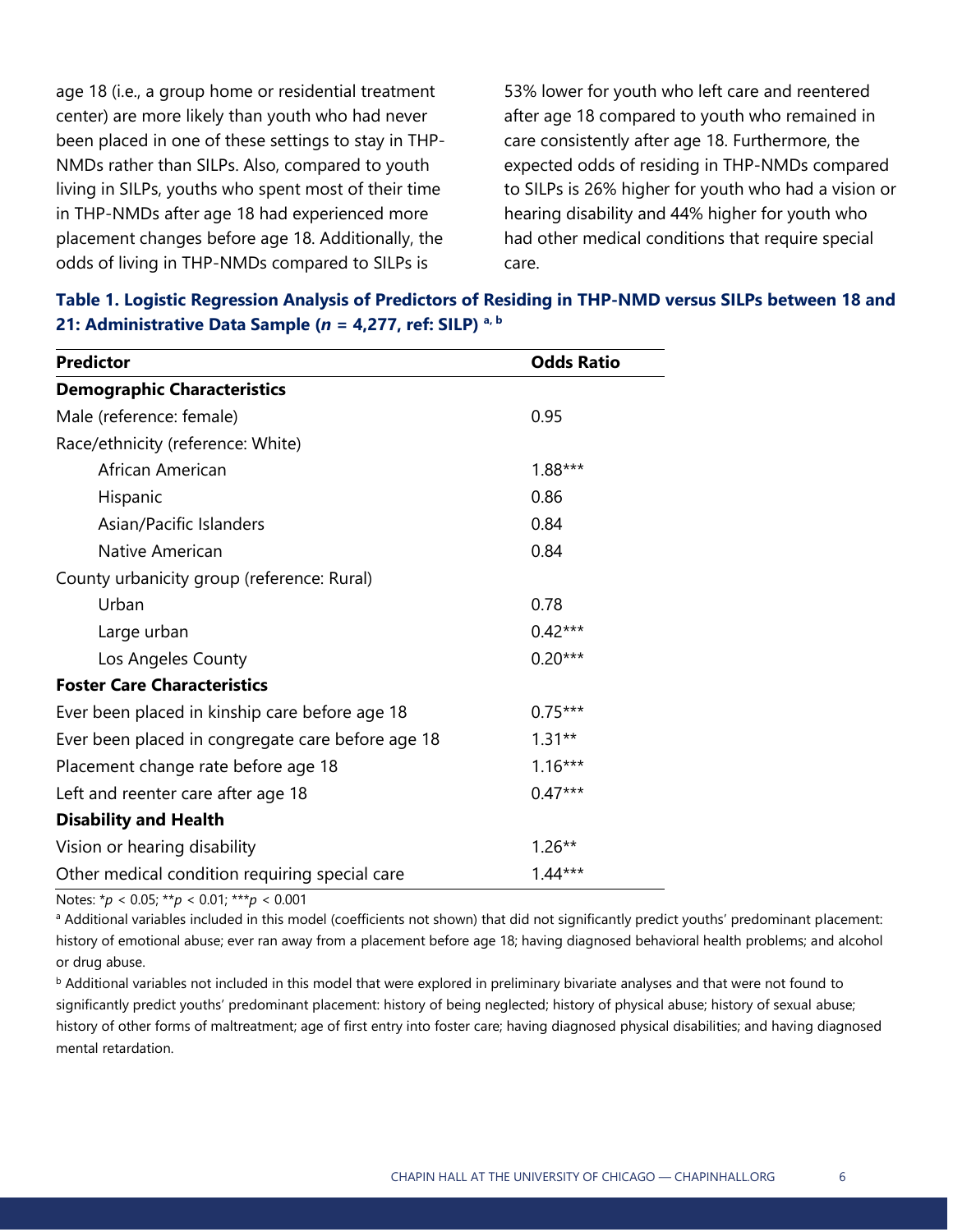We also took advantage of the rich self-report data on the characteristics of youth from the youth survey sample to predict their stay in SILPs vs. THP-NMDs. Our analysis shows that few youth characteristics were associated with whether youth resided in SILPs or THP-NMDs between ages 18 and 21. Table 2 presents only statistically significant results from our logistic regression model. Factors we explored in our preliminary analyses and those included in the model that were not statistically

significant are listed at the bottom of the table. Consistent with the administrative data sample analysis, youths' gender is not found to predict their stay in SILPs vs. THP-NMDs while the odds of living in THP-NMDs instead of SILPs were about two times greater for African American youth than for white youth. We also find that youth living in large urban counties and Los Angeles County youth are less likely to reside in THP-NMDs, compared to youth in rural counties.

| <b>Predictor</b>                                  | <b>Odds Ratio</b> |
|---------------------------------------------------|-------------------|
| <b>Demographic Characteristics</b>                |                   |
| Male (reference: female)                          | 0.97              |
| Race/ethnicity (reference: White)                 |                   |
| African American                                  | $3.18*$           |
| Multiracial                                       | 1.60              |
| Hispanic                                          | 0.83              |
| Other                                             | 0.86              |
| County urbanicity group (reference: Rural)        |                   |
| Urban                                             | 1.19              |
| Large urban                                       | 0.60              |
| Los Angeles County                                | $0.10**$          |
| <b>Foster Care Characteristics</b>                |                   |
| Ever been placed in congregate care before age 18 | $2.47**$          |
| <b>Pregnancy and Parenting</b>                    |                   |
| Has any living children by baseline interview     | $3.66*$           |

| Table 2. Logistic Regression Analysis of Predictors of Residing in THP-NMDs versus SILPs between 18 |  |
|-----------------------------------------------------------------------------------------------------|--|
| and 21: Youth Survey Sample ( $n = 366$ , ref: SILP) a, b                                           |  |

Notes: \**p* < 0.05; \*\**p* < 0.01; \*\*\**p* < 0.001

a Additional variables included in this model (coefficients not shown) that did not significantly predict youths' predominant placement: history of being neglected; ever ran away from a placement before age 18; placement change rate before age 18; age of first entry into foster care; and whether youth have enough emotional support.

**b** Additional variables not included in this model that were explored in preliminary bivariate analyses and that were not found to significantly predict youths' predominant placement: whether youth were 100% heterosexual, history of physical abuse; history of sexual abuse; history of emotional abuse; history of other forms of maltreatment; ever in kinship care before age 18; left care after 18 but reentered; ever been placed in special education classroom before 18; ever worked for pay; ever been pregnant or impregnated someone prior to the baseline interview; positive screen for any current mental health, substance use, or behavior disorder (conduct disorder or oppositional defiant disorder); delinquent scale that measures youths' delinquent behaviors; ever been incarcerated prior to the baseline interview; whether youth have enough tangible support; and whether youth have enough advice/guidance support.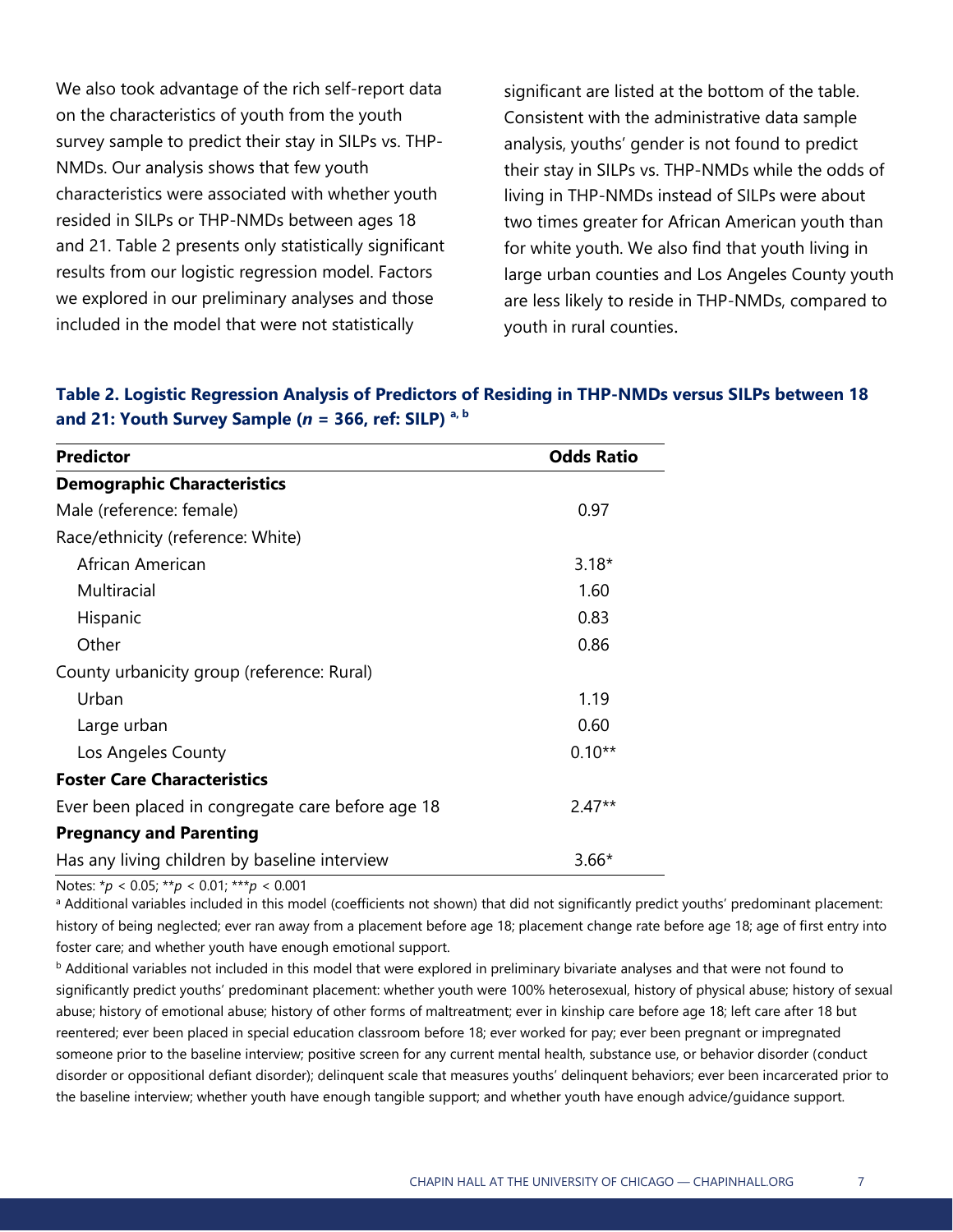While most maltreatment history, psychosocial functioning, and social support variables did not significantly predict whether youth reside in SILPs or THP-NMDs, some aspects of youths' foster care experiences, as well as whether or not they were parents, were associated with their predominant placement past age 18. All else being equal, the estimated odds of living in THP-NMDs instead of SILPs for youth who reported having ever been placed in congregate care before age 18 are 1.5 times greater than for youth who have never been placed in congregate care settings. Additionally, the estimated odds of staying in THP-NMDs rather than SILPs are about 2.7 times greater for youth who were parents by the time of our baseline interview (on average, age 17) than for youth who did not have any children by that time.

## **Study Limitations**

Several study limitations should be understood when considering the findings reported here. First, the measure of predominant placement type was calculated by the placement youth spent most of their time in while in extended foster care. This calculation does not capture dynamic placement changes, which are a critical part of youths' housing experience while in extended foster care. Second, the administrative data sample does not contain particularly rich information on youths' background characteristics, which might be predictive of youths' stay in SILPs vs. THP-NMDs. Third, due to the relatively small sample size, the youth survey data may lack the statistical power to identify relatively small associations between youths' characteristics and placement type. Fourth, we may not have measured all youth characteristics associated with whether youth ended up in SILPs or THP-NMDs. Lastly, as the characteristics of other states' foster youth populations, characteristics of the child welfare systems, implementation of extended foster care, and available housing options may differ, the

findings reported here may not be applicable for foster youth outside of California.

## **Conclusion**

This memo provides important insight into where youth were staying after age 18 while in extended foster care and the factors associated with youths' stay in SILPs or THP-NMDs. Both our administrative data sample and youth survey sample indicate that the use of congregate care for youth declined after age 18, while SILP and THP-NMD became common placement types for young adults in care after they turned age 18. About three-fifths of youth stayed predominantly in SILPs and around a fifth were in THP-NMDs after age 18. As SILP and THP-NMD are still relatively new placement types for young adults in care and designed to serve young people with distinct needs, it is critical to explore whether youth are placed in living arrangements that best meet their needs.

According to both the administrative data sample and the youth survey sample analyses, African American youth are more likely to end up in THP-NMDs than white youth. Since this is the only study to date on how youth characteristics differ across extended foster care placements, there is little basis for speculation about this finding. At this point, it is not clear why African American youth in California are at increased odds of residing in THP-NMDs instead of SILPs.

It is worth noting that compared to youth in rural counties, youth living in large urban counties and Los Angeles are less likely to reside in THP-NMDs than SILPs. As housing prices in large urban counties and Los Angeles County are much higher than in rural counties, THP providers in high-cost urban areas may have limited capacity to accommodate all youth in need of intensive services.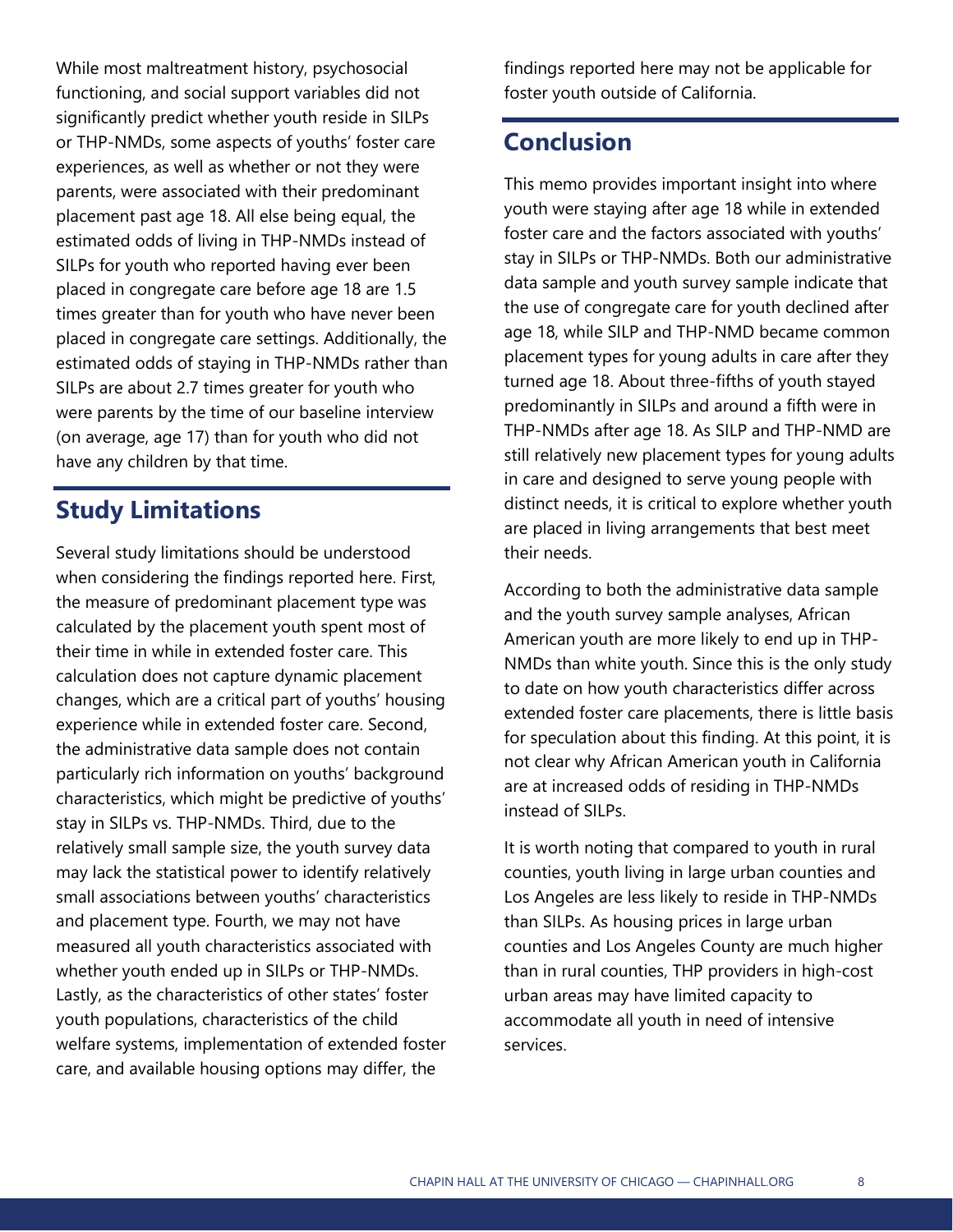Our analyses reveal that youths' placement history before 18 is an indicator of their predominant placement after age 18. Youth who were in congregate care at some point before age 18 are more likely to be living in THP-NMDs rather than SILPs. This is not surprising since children with serious behavioral and emotional problems are more likely to be in treatment-oriented placements (Chor et al., 2013; Courtney, 1998); youth whose needs surpass the capacity of traditional family foster care and who are able to live independently in SILPs, in the absence of other services, may require the kinds of services provided by transitional supportive housing programs. This finding provides empirical support for the assumption in California policy that THP-NMD resources should be targeted towards youth with relatively complex needs compared to young adults residing in other extended care placement settings, and targeted especially to those young people who need to transition out of group care after age 18. Findings from the administrative sample analysis also suggest that youth who had been placed in kinship care before age 18 are more likely to stay in SILPs instead of THP-NMDs after age 18. Since youth in kinship care are more likely to be able to rely on their family for support, and such families have been found to be an important source of tangible support (Dima & Pinkerton, 2016; Okpych, Feng, Park, Torres-García, & Courtney, 2018; Stein, 2012), it is possible that youth with a history of kinship care are more likely than other youth to rely on these connections to maintain a stable SILP placement.

Our administrative data sample analysis suggests that, compared to youth who stayed in SILPs, youth who resided in THP-NMDs tend to experience more frequent placement changes before age 18. Prior studies have identified frequent placement changes as an indicator of behavior problems as well as a risk factor for homelessness (James, 2004; Dworsky,

Napolitano, & Courtney, 2013). This finding also reaffirms the placement planning philosophy that THP-NMD is a service-intensive placement for more vulnerable youth in extended foster care. Similarly, having a vision or hearing impairment and having other medical conditions like chronic illnesses were associated with increased odds of residing in THP-NMDs instead of SILPs. This is further evidence that youths who may require more intensive services are more likely to be placed in THP-NMDs.

The finding that youth who left care after their 18th birthday and reentered are more likely to stay in SILPs than THP-NMDs is perhaps not surprising, since many may have left care due to their desire for more autonomy and independence. However, studies have found that youth who leave and then reenter care are at higher risk of experiencing adverse outcomes, such as homelessness, than those who remain (Courtney et al., 2016; Feng, Harty, Okpych, & Courtney, 2020). This finding should encourage professionals working with young adults in care to consider whether youth who left and reentered are fully prepared to live on their own in SILPs.

Findings from our youth survey sample analysis also suggest that young parents who make the transition to adulthood while in care are more likely than youth without children to reside in THP-NMDs rather than SILPs. The significance of this finding should be tempered by the knowledge that only 5.9% of youth had one or more living children before their baseline interview. Future research should examine whether youth who become parents while in care as young adults are also more likely to end up taking advantage of the services offered by transitional supportive housing programs.

This is the first study of the relationship between the characteristics of youth and the types of placements they find themselves in during their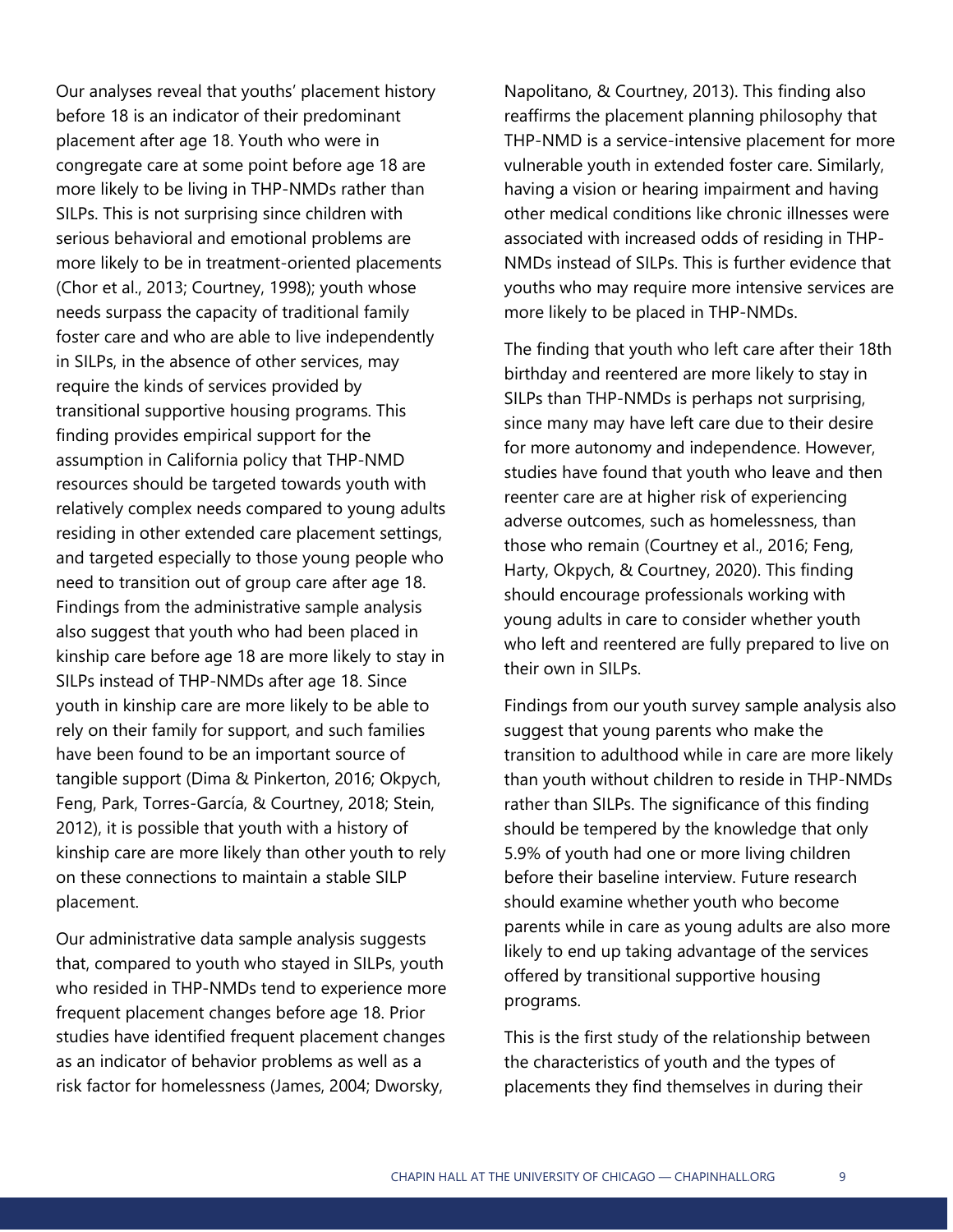time in foster care as young adults. While our findings provide some evidence that youth whose characteristics indicate a relatively greater need for supportive services are more likely to spend time in supportive housing programs than those youth with fewer needs for services, the two groups do not exhibit starkly different backgrounds. This suggests that some youth residing in SILPs may benefit from more support than is currently available to them. Child welfare workers should consider the assessment of a youth's capacity to live independently and strive to assist youth in acquiring placement settings that best meet their needs. To assist child welfare professionals in helping youth find placements that meet their needs, future research should focus on the utilization and effectiveness of different extended foster care placements and how these living arrangements are related to youth outcomes such as homelessness, earnings, postsecondary education attainment, and public assistance.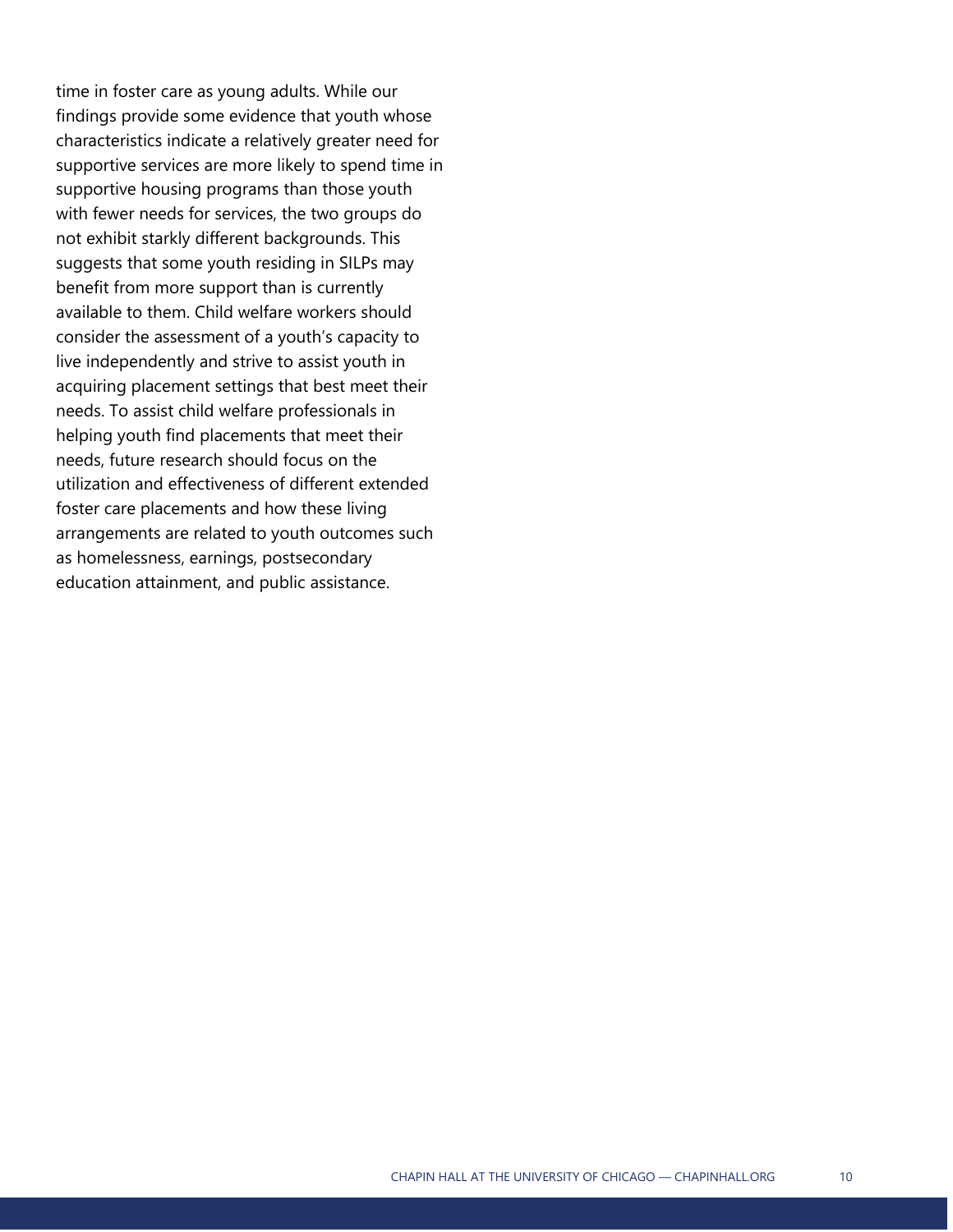## **References**

- Chor, K. H. B., McClelland, G. M., Weiner, D. A., Jordan, N., & Lyons, J. S. (2013). Patterns of outof-home placement decision-making in child welfare. *Child Abuse & Neglect, 37*(10), 871–882.
- Courtney, M. E. (1998). Correlates of social worker decisions to seek treatment-oriented out-ofhome care. *Children and Youth Services Review, 20*(4), 281–304.
- Courtney, M. E., Dworsky, A., Ruth, G., Keller, T., Havlicek, J., & Bost, N. (2005). *Midwest evaluation of the adult functioning of former foster youth: Outcomes at age 19.* Chicago, IL: Chapin Hall Center for Children at the University of Chicago. Retrieved from [https://www.chapinhall.org/wp-content/uploads/Courtney\\_Midwest-Evaluation-Adult-](https://www.chapinhall.org/wp-content/uploads/Courtney_Midwest-Evaluation-Adult-Functioning_Report_2005.pdf)[Functioning\\_Report\\_2005.pdf](https://www.chapinhall.org/wp-content/uploads/Courtney_Midwest-Evaluation-Adult-Functioning_Report_2005.pdf)
- Courtney, M. E., Charles, P., Okpych, N. J., Napolitano, L., & Halsted, K. (2014). *Findings from the California Youth Transitions to Adulthood Study (CalYOUTH): Conditions of foster youth at age 17*. Chicago, IL: Chapin Hall at the University of Chicago. Retrieved from [https://www.chapinhall.org/wp-content/uploads/CY\\_YT\\_RE1214-1.pdf](https://www.chapinhall.org/wp-content/uploads/CY_YT_RE1214-1.pdf)
- Courtney, M. E., Okpych, N. J., Charles, P., Mikell, D., Stevenson, B., Park, K., . . . Feng. H. (2016). *Findings from the California Youth Transitions to Adulthood Study (CalYOUTH): Conditions of youth at age 19*. Chicago, IL: Chapin Hall at the University of Chicago. Retrieved from [https://www.chapinhall.org/wp-content/uploads/CY\\_YT\\_RE0516\\_4-1.pdf](https://www.chapinhall.org/wp-content/uploads/CY_YT_RE0516_4-1.pdf)
- Dima, G., & Pinkerton, J. (2016). The role of informal leaving care peer support networks in Romania. In P. Mendes & P. Snow (Eds.), *Young People Transitioning from Out-of-Home Care* (pp. 409–426). London, United Kingdom: Palgrave Macmillan UK.
- Dworsky, A., Napolitano, L., & Courtney, M. (2013). Homelessness during the transition from foster care to adulthood. *American Journal of Public Health*, *103*(S2), S318–S323.
- Feng, H., Harty, J. S., Okpych, N. J., & Courtney, M. E. (2020). *Memo from CalYOUTH: Predictors of homelessness at age 21*. Chicago, IL: Chapin Hall at the University of Chicago.
- Lee, B. R., Bright, C. L., Svoboda, D. V., Fakunmoju, S., & Barth, R. P. (2011). Outcomes of group care for youth: A review of comparative studies. *Research on Social Work Practice, 21*(2), 177–189.
- James, S. (2004). Why do foster care placements disrupt?: An investigation of reasons for placement change in foster care. *Social Service Review, 78*(4), 601–627.
- James, S., Landsverk, J., & Slymen, D. J. (2004). Placement movement in out-of-home care: Patterns and predictors. *Children and Youth Services Review*, *26*(2), 185–206.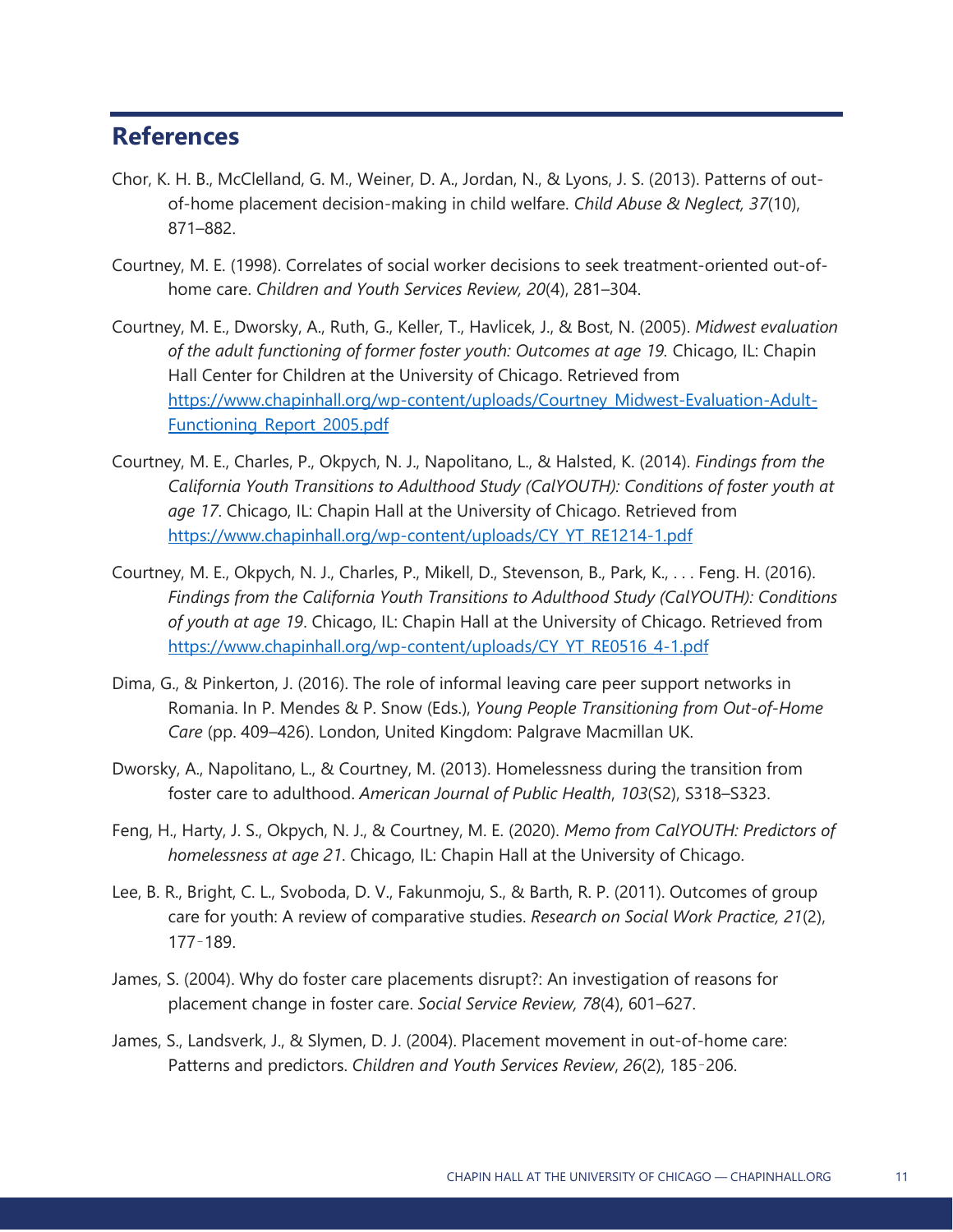- John Burton Advocates for Youth. (2019). *THP-NMD & THP-Plus Annual Report 2018-19.* Retrieved from [https://www.jbaforyouth.org/wp-content/uploads/2019/10/V8-THP-](https://www.jbaforyouth.org/wp-content/uploads/2019/10/V8-THP-NMD-THP-PLUS-Annual-Report-2019.pdf)[NMD-THP-PLUS-Annual-Report-2019.pdf](https://www.jbaforyouth.org/wp-content/uploads/2019/10/V8-THP-NMD-THP-PLUS-Annual-Report-2019.pdf)
- McCoy, H., McMillen, J. C., & Spitznagel, E. L. (2008). Older youth leaving the foster care system: Who, what, when, where, and why? *Children and Youth Services Review, 30*(7), 735–745.
- Okpych, N. J., Feng, H., Park, K., Torres-García, A., & Courtney, M. (2018). Living situations and social support in the era of extended foster care: A view from the US. *Longitudinal and Life Course Studies, 9*(1), 6–29.
- Palmer, L., Ahn, E., Traube, D., Prindle, J., & Putnam-Hornstein, E. (2020). Correlates of entry into congregate care among a cohort of California foster youth. *Children and Youth Services Review*, 110, 104772.
- Stein, M. (2012). *Young people leaving care: Supporting pathways to adulthood.* London, United Kingdom: Jessica Kingsley.
- U.S. Department of Health and Human Services [HHS]. (2015). *A National look at the use of congregate care in child welfare.* Retrieved from [https://www.acf.hhs.gov/sites/default/files/cb/cbcongregatecare\\_brief.pdf](https://www.acf.hhs.gov/sites/default/files/cb/cbcongregatecare_brief.pdf)